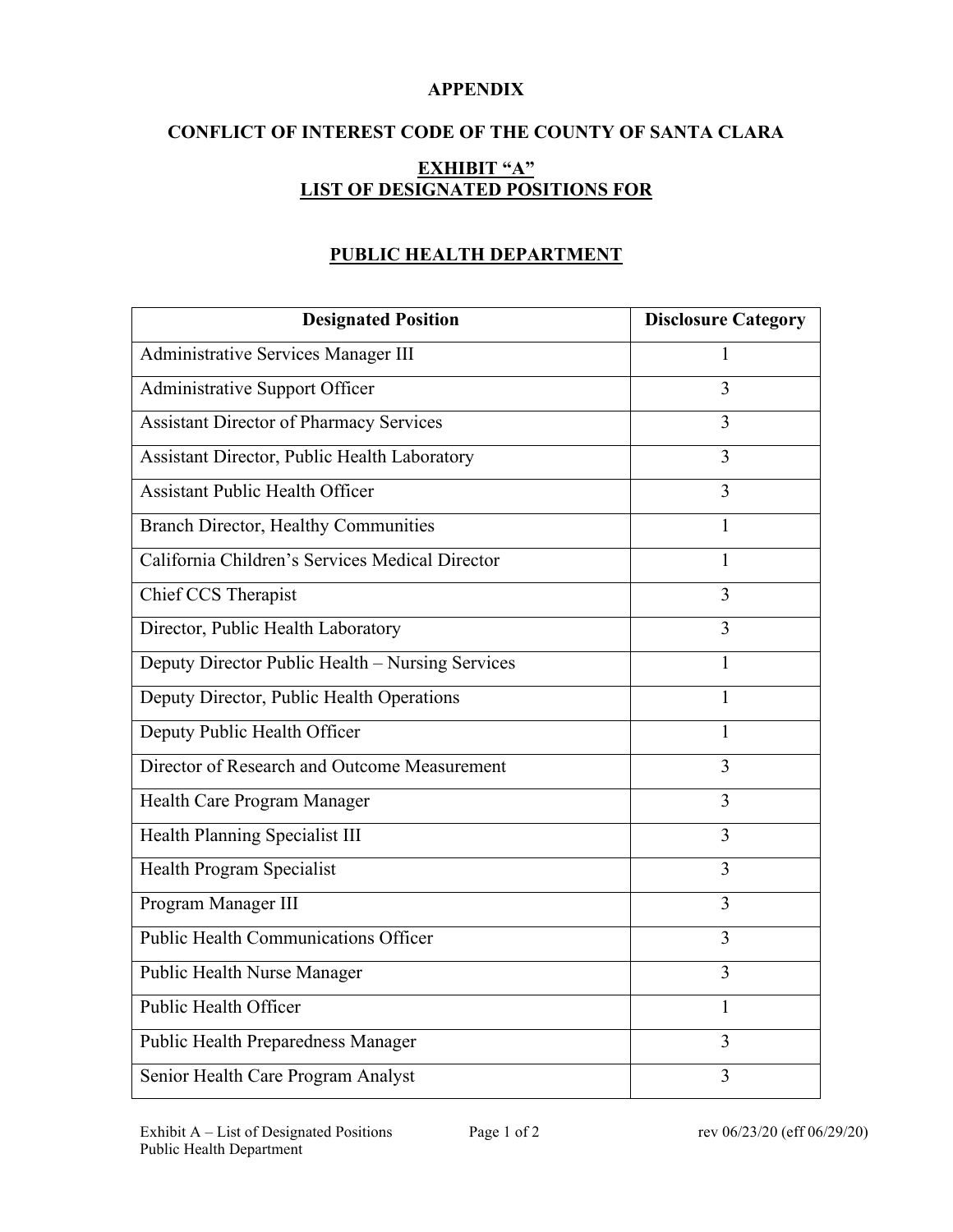| <b>Designated Position</b>             | <b>Disclosure Category</b> |
|----------------------------------------|----------------------------|
| Senior Health Care Program Manager     |                            |
| Senior Management Analyst              |                            |
| Supervising Public Health Nutritionist |                            |
| Consultant                             |                            |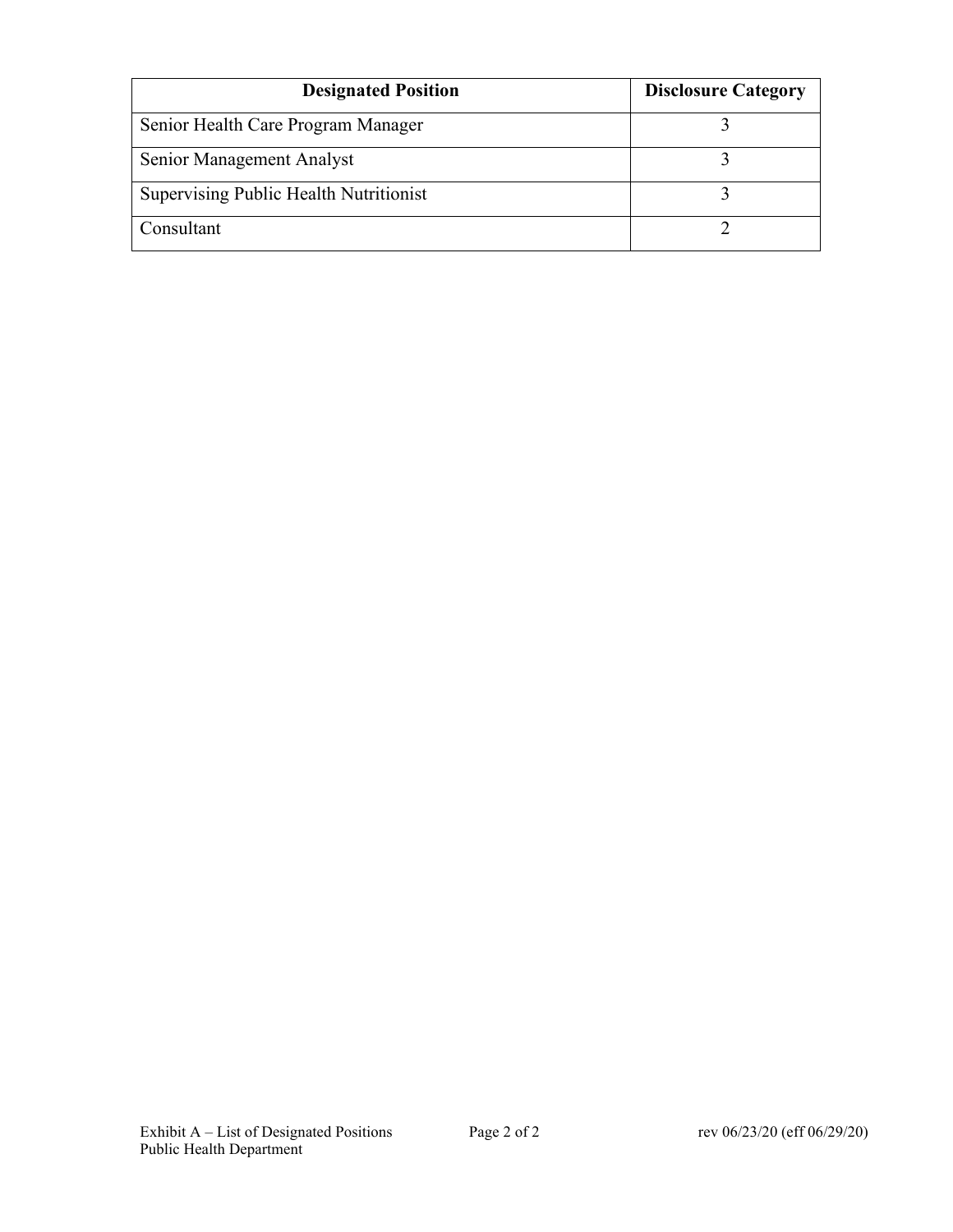#### **APPENDIX**

### **CONFLICT OF INTEREST CODE OF THE COUNTY OF SANTA CLARA**

## **EXHIBIT "B" DISCLOSURE CATEGORIES FOR**

## **PUBLIC HEALTH DEPARTMENT**

Pursuant to the County of Santa Clara's Conflict of Interest Code, Disclosure Categories 1 and 2 shall read as follows for all Code Agencies.

**Disclosure Category 1:** Persons in this category shall disclose:

(1) all investments in, business positions in, and income (including gifts, loans and travel payments) from:

(a) all sources that provide, plan to provide, or have provided in the last two years, facilities, goods, software, hardware, or related technology, equipment, vehicles, machinery or services, including training or consulting services, to the County;

(b) all sources that are subject to the regulatory, monitoring, investigatory, enforcement, valuation, certification, permit or licensing authority of, or have an application for a license, permit or certificate pending before, the County;

(c) all sources that receive, are planning to apply to receive, or have received in the last two years, grants or other monies from or through the County; and sources that receive referrals to provide assessments and/or treatments that are required or recommended by the County; and

(2) all interests in real property in the County of Santa Clara located entirely or partly within the County, or within two miles of County boundaries, or of any land owned or used by the County.

**Disclosure Category 2**: Each Consultant shall disclose: (1) all investments in, business positions in, and income (including gifts, loans and travel payments) from: (a) all sources that provide, plan to provide, or have provided in the last two years, facilities, goods, software, hardware, or related technology, equipment, vehicles, machinery or services, including training or consulting services, to the County; (b) all sources that are subject to the regulatory, monitoring, investigatory, enforcement, valuation, certification, permit or licensing authority of, or have an application for a license, permit or certificate pending before, the County; (c) all sources that receive, are planning to apply to receive, or have received in the last two years, grants or other monies from or through the County; and